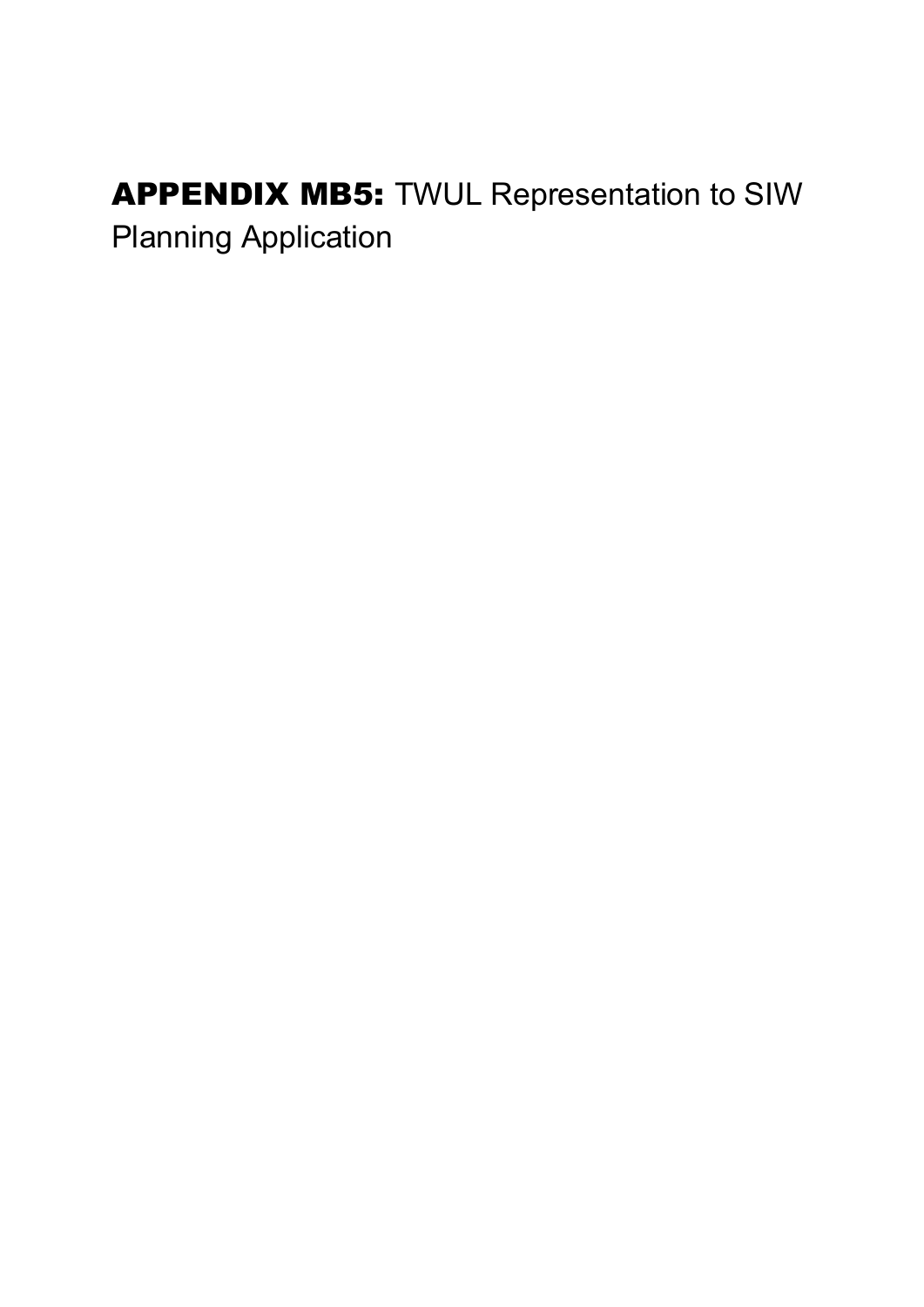From: BCTAdmin@thameswater.co.uk <BCTAdmin@thameswater.co.uk> Sent: 08 November 2019 12:08 To: Planning Support <planning.support@enfield.gov.uk> Subject: 3rd Party Planning Application - 19/02717/RE3

London Borough of Enfield Our DTS Ref: 60414 Environmental Services (Planning) Your Ref: 19/02717/RE3 PO Box 53, Civic Centre Silver Street, Enfield Middlesex EN1 3XE

8 November 2019

Dear Sir/Madam

Re: MERIDIAN WATER ORBITAL BUSINESS PARK, ARGON ROAD, EDMONTON, LONDON, N18 3BY

## Waste Comments

Thames Water would advise that with regard to WASTE WATER NETWORK and SEWAGE TREATMENT WORKS infrastructure capacity, we would not have any objection to the above planning application, based on the information provided.

Thames Water would advise that with regard to SURFACE WATER network infrastructure capacity, we would not have any objection to the above planning application, based on the information provided.

The planning application proposal sets out that FOUL WATER will NOT be discharged to the public network and as such Thames Water has no objection. Should the applicant subsequently seek a connection to discharge Foul Waters to the public network in the future, we would consider this to be a material change to the application details, which would require an amendment to the application and we would need to review our position.

Thames Water would recommend that petrol / oil interceptors be fitted in all car parking/washing/repair facilities. Failure to enforce the effective use of petrol / oil interceptors could result in oil-polluted discharges entering local watercourses.

There are public sewers crossing or close to your development. If you're planning significant work near our sewers, it's important that you minimize the risk of damage. We'll need to check that your development doesn't limit repair or maintenance activities, or inhibit the services we provide in any other way. The applicant is advised to read our guide working near or diverting our pipes. https://developers.thameswater.co.uk/Developing-a-large-site/Planningyour-development/Working-near-or-diverting-our-pipes.

## Water Comments

On the basis of information provided, Thames Water would advise that with regard to water network infrastructure capacity, we would not have any objection to the above planning application. Thames Water recommend the following informative be attached to this planning permission. Thames Water will aim to provide customers with a minimum pressure of 10m head (approx 1 bar) and a flow rate of 9 litres/minute at the point where it leaves Thames Waters pipes. The developer should take account of this minimum pressure in the design of the proposed development.

The proposed development is located within 5m of a strategic water main. Thames Water do NOT permit the building over or construction within 5m, of strategic water mains. Thames Water request that the following condition be added to any planning permission. No construction shall take place within 5m of the water main. Information detailing how the developer intends to divert the asset / align the development, so as to prevent the potential for damage to subsurface potable water infrastructure, must be submitted to and approved in writing by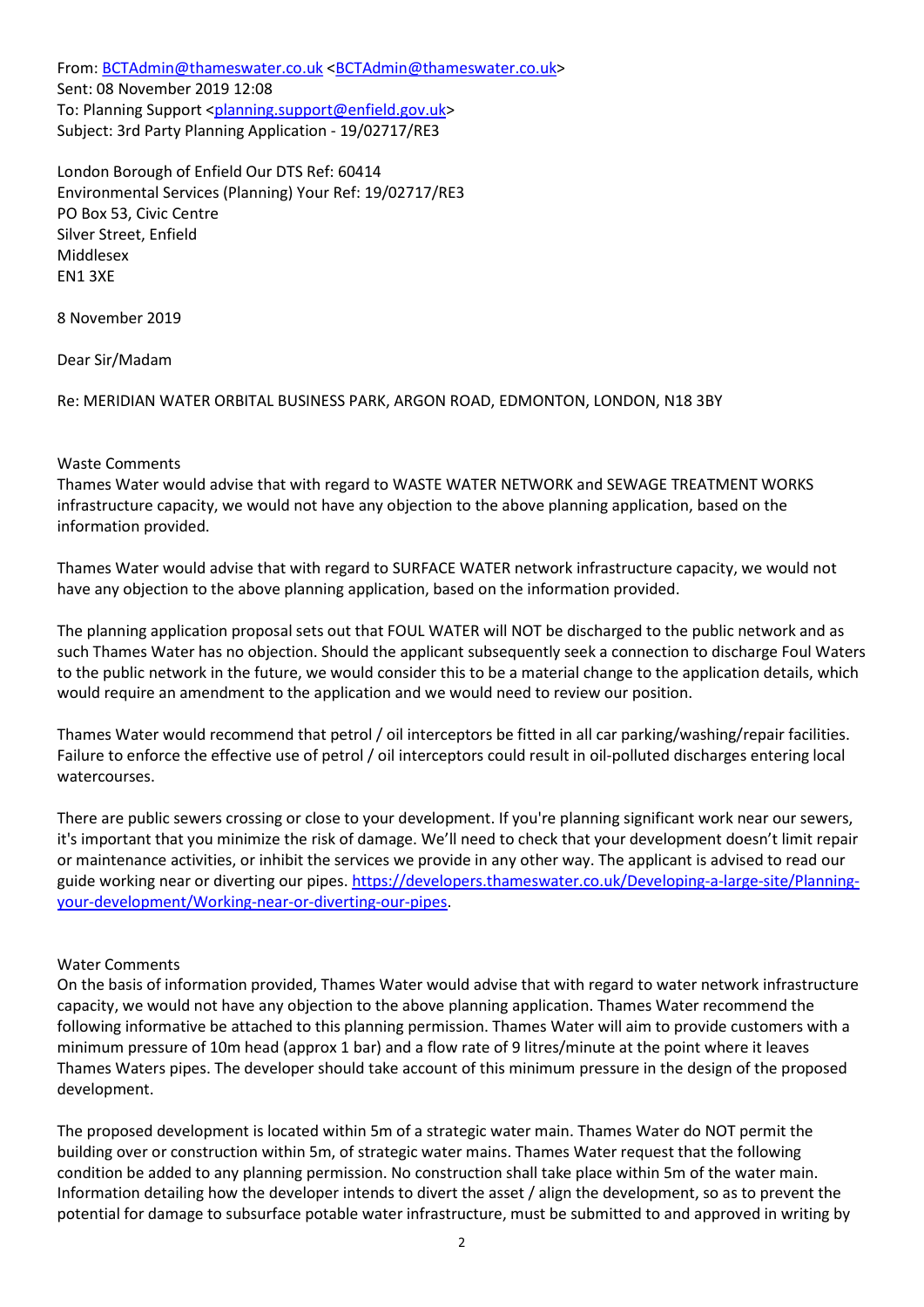the local planning authority in consultation with Thames Water. Any construction must be undertaken in accordance with the terms of the approved information. Unrestricted access must be available at all times for the maintenance and repair of the asset during and after the construction works. Reason: The proposed works will be in close proximity to underground strategic water main, utility infrastructure. The works has the potential to impact on local underground water utility infrastructure. Please read our guide 'working near our assets' to ensure your workings will be in line with the necessary processes you need to follow if you're considering working above or near our pipes or other structures. https://developers.thameswater.co.uk/Developing-a-large-site/Planning-yourdevelopment/Working-near-or-diverting-our-pipes Should you require further information please contact Thames Water. Email: developer.services@thameswater.co.uk.

The proposed development is located within 15m of a strategic water main. Thames Water request that the following condition be added to any planning permission. No piling shall take place until a piling method statement (detailing the depth and type of piling to be undertaken and the methodology by which such piling will be carried out, including measures to prevent and minimise the potential for damage to subsurface water infrastructure, and the programme for the works) has been submitted to and approved in writing by the local planning authority in consultation with Thames Water. Any piling must be undertaken in accordance with the terms of the approved piling method statement. Reason: The proposed works will be in close proximity to underground water utility infrastructure. Piling has the potential to impact on local underground water utility infrastructure. Please read our guide 'working near our assets' to ensure your workings will be in line with the necessary processes you need to follow if you're considering working above or near our pipes or other structures.

https://developers.thameswater.co.uk/Developing-a-large-site/Planning-your-development/Working-near-ordiverting-our-pipes. Should you require further information please contact Thames Water. Email:developer.services@thameswater.co.uk

There are water mains crossing or close to your development. Thames Water do NOT permit the building over or construction within 3m of water mains. If you're planning significant works near our mains (within 3m) we'll need to check that your development doesn't reduce capacity, limit repair or maintenance activities during and after construction, or inhibit the services we provide in any other way. The applicant is advised to read our guide working near or diverting our pipes. https://developers.thameswater.co.uk/Developing-a-large-site/Planning-yourdevelopment/Working-near-or-diverting-our-pipes

The proposed development is located within 15m of our underground water assets and as such we would like the following informative attached to any approval granted. The proposed development is located within 15m of Thames Waters underground assets, as such the development could cause the assets to fail if appropriate measures are not taken. Please read our guide 'working near our assets' to ensure your workings are in line with the necessary processes you need to follow if you're considering working above or near our pipes or other structures. https://developers.thameswater.co.uk/Developing-a-large-site/Planning-your-development/Working-near-ordiverting-our-pipes. Should you require further information please contact Thames Water. Email: developer.services@thameswater.co.uk

## Supplementary Comments

Waste: Two cast iron sludge rising mains (305mm diameter) cross the site to the east of Harbet Road, this area of the site is referred in the application as the Lee Valley Regional Park.

Yours faithfully Development Planning Department

Development Planning, Thames Water, Maple Lodge STW, Denham Way, Rickmansworth, WD3 9SQ